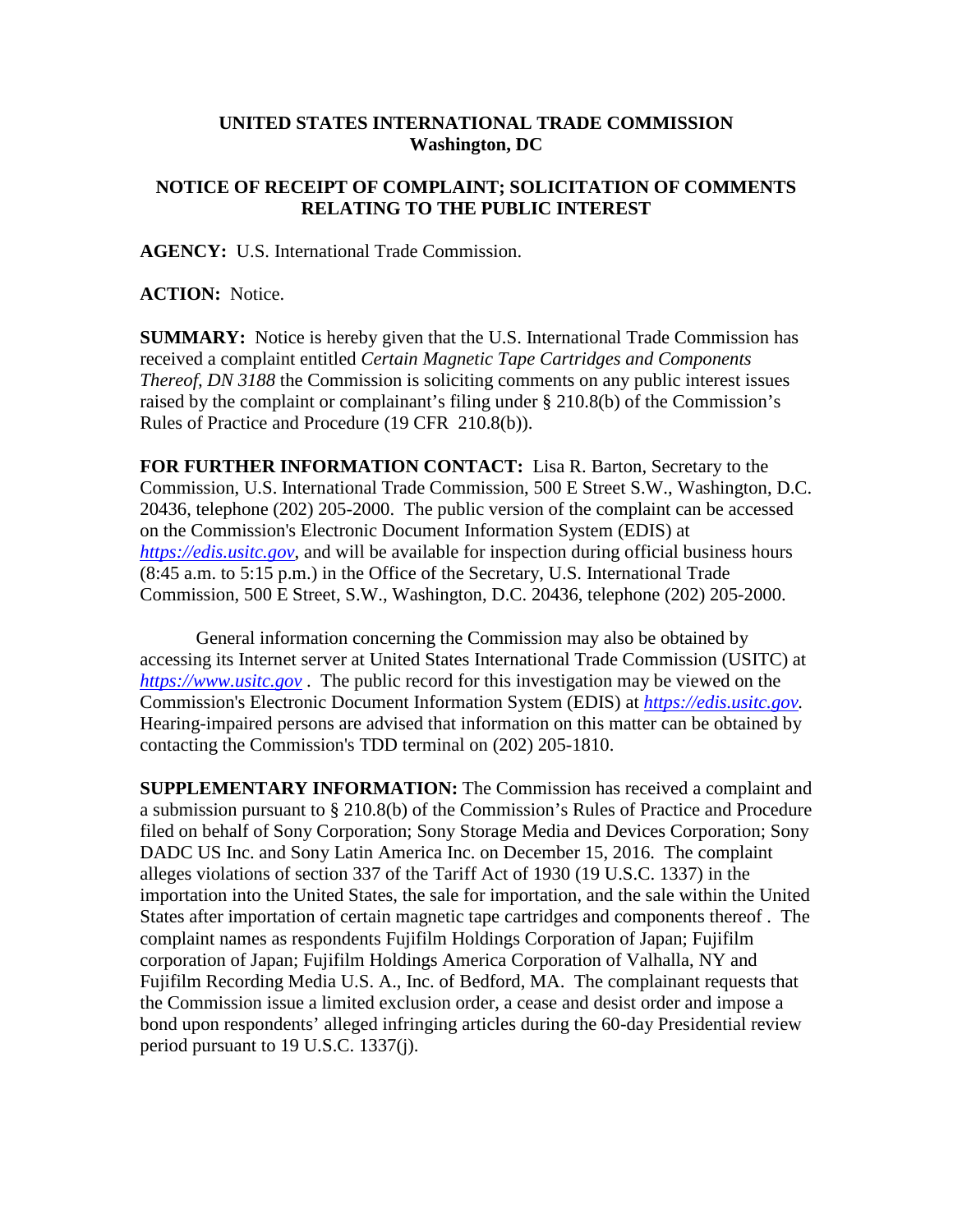Proposed respondents, other interested parties, and members of the public are invited to file comments, not to exceed five (5) pages in length, inclusive of attachments, on any public interest issues raised by the complaint or § 210.8(b) filing. Comments should address whether issuance of the relief specifically requested by the complainant in this investigation would affect the public health and welfare in the United States, competitive conditions in the United States economy, the production of like or directly competitive articles in the United States, or United States consumers.

In particular, the Commission is interested in comments that:

- (i) explain how the articles potentially subject to the requested remedial orders are used in the United States;
- (ii) identify any public health, safety, or welfare concerns in the United States relating to the requested remedial orders;
- (iii) identify like or directly competitive articles that complainant, its licensees, or third parties make in the United States which could replace the subject articles if they were to be excluded;
- (iv) indicate whether complainant, complainant's licensees, and/or third party suppliers have the capacity to replace the volume of articles potentially subject to the requested exclusion order and/or a cease and desist order within a commercially reasonable time; and
- (v) explain how the requested remedial orders would impact United States consumers.

Written submissions must be filed no later than by close of business, eight calendar days after the date of publication of this notice in the *Federal Register*. There will be further opportunities for comment on the public interest after the issuance of any final initial determination in this investigation.

Persons filing written submissions must file the original document electronically on or before the deadlines stated above and submit 8 true paper copies to the Office of the Secretary by noon the next day pursuant to  $\S 210.4(f)$  of the Commission's Rules of Practice and Procedure (19 CFR 210.4(f)). Submissions should refer to the docket number ("Docket No. 3188") in a prominent place on the cover page and/or the first page. (*See* Handbook for [Electronic Filing Procedures](http://www.usitc.gov/secretary/fed_reg_notices/rules/handbook_on_electronic_filing.pdf), *Electronic Filing Procedures*<sup>[1](#page-1-0)</sup>). Persons with questions regarding filing should contact the Secretary (202-205-2000).

Any person desiring to submit a document to the Commission in confidence must request confidential treatment. All such requests should be directed to the Secretary to the Commission and must include a full statement of the reasons why the Commission

 $\overline{a}$ 

<span id="page-1-0"></span><sup>1</sup> Handbook for Electronic Filing Procedures: *[https://www.usitc.gov/documents/handbook\\_on\\_filing\\_procedures.pdf](https://www.usitc.gov/documents/handbook_on_filing_procedures.pdf)*